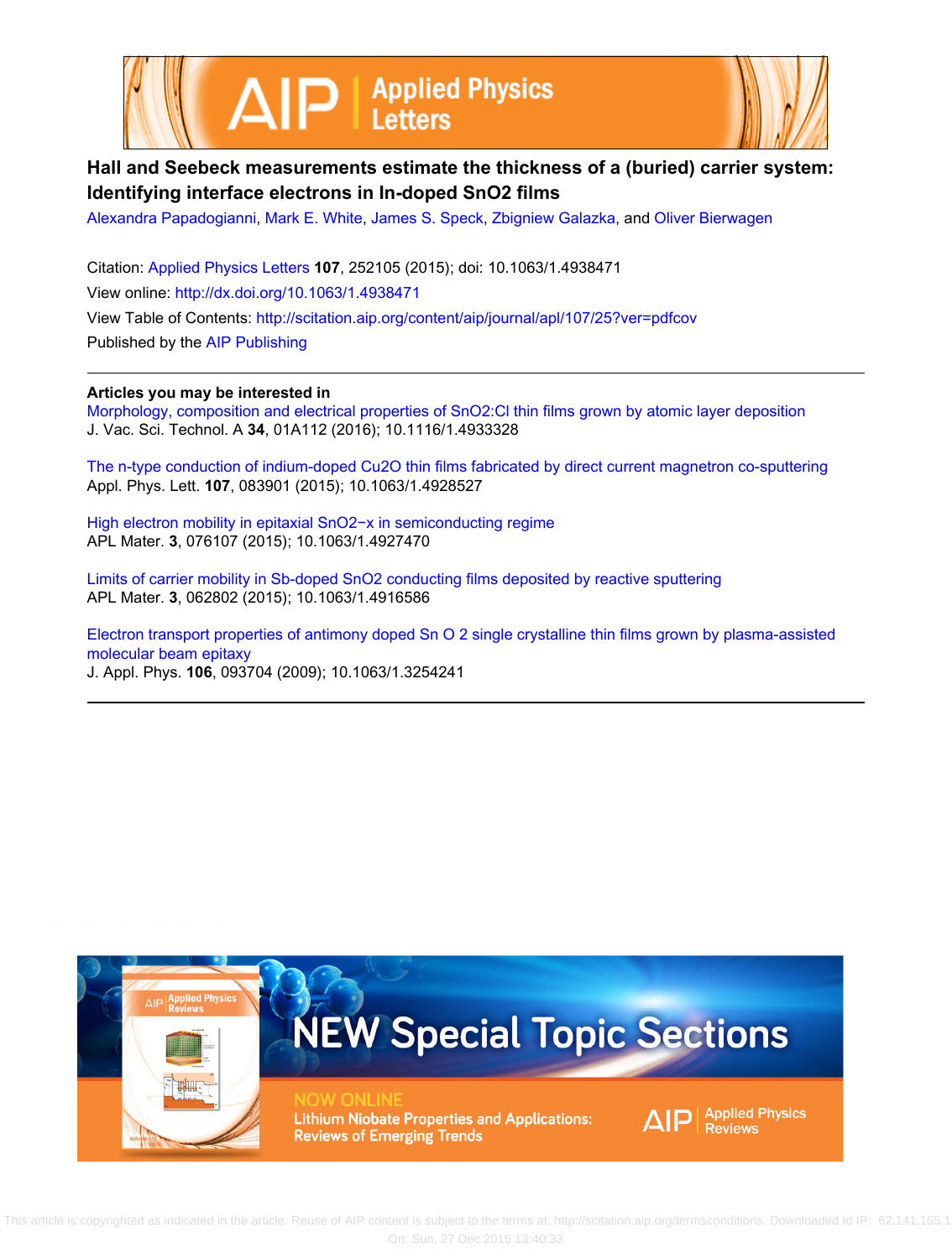

## <span id="page-1-0"></span>[Hall and Seebeck measurements estimate the thickness of a \(buried\) carrier](http://dx.doi.org/10.1063/1.4938471) system: Identifying interface electrons in In-doped SnO<sub>2</sub> [films](http://dx.doi.org/10.1063/1.4938471)

Alexandra Papadogianni,<sup>1</sup> Mark E. White,<sup>2</sup> James S. Speck,<sup>2</sup> Zbigniew Galazka,<sup>3</sup> and Oliver Bierwagen<sup>1</sup>

<sup>1</sup> Paul-Drude-Institut für Festkörperelektronik, Hausvogteiplatz 5-7, D-10117 Berlin, Germany<br><sup>2</sup>Materials Denartment, University of California, Santa Barbara, California 03106, USA  $^2$ Materials Department, University of California, Santa Barbara, California 93106, USA  $^3$ Leibniz-Institut für Kristallzüchtung, Max-Born-Straße 2, D-12489 Berlin, Germany

(Received 14 October 2015; accepted 10 December 2015; published online 24 December 2015)

We propose a simple method based on the combination of Hall and Seebeck measurements to estimate the thickness of a carrier system within a semiconductor film. As an example, this method can distinguish "bulk" carriers, with homogeneous depth distribution, from "sheet" carriers, that are accumulated within a thin layer. The thickness of the carrier system is calculated as the ratio of the integral sheet carrier concentration, extracted from Hall measurements, to the volume carrier concentration, derived from the measured Seebeck coefficient of the same sample. For rutile  $SnO<sub>2</sub>$ , the necessary relation of Seebeck coefficient to volume electron concentration in the range of  $3 \times 10^{17}$  to  $3 \times 10^{20}$  cm<sup>-3</sup> has been experimentally obtained from a set of single crystalline thin films doped with varying Sb-doping concentrations and unintentionally doped bulk samples, and is given as a "calibration curve." Using this calibration curve, our method demonstrates the presence of interface electrons in homogeneously deep-acceptor (In) doped  $SnO<sub>2</sub>$  films on sapphire substrates. © 2015 AIP Publishing LLC. [[http://dx.doi.org/10.1063/1.4938471\]](http://dx.doi.org/10.1063/1.4938471)

The carrier concentration is a key property in semiconducting materials and devices for applications and materials characterization. Its depth distribution in semiconductor films can be vastly different by design or unintentionally, and is not necessarily known *a-priori*. For example, by doping the entire film, a homogeneous carrier concentration can be realized, whereas delta-doping or the use of (modulation) doped quantum wells can concentrate the carriers to a thin slice within the film. A rather unintentional charge concentration at the surface can result from surface Fermi level pinning within a band, e.g., for  $InN^{1-4}$  or  $In_2O_3$ .<sup>[5,6](#page-4-0)</sup> Similarly, unintentionally doped (UID) interface carriers can arise due to interfacial impurities, e.g., from InP substrates, $\frac{7}{1}$  $\frac{7}{1}$  $\frac{7}{1}$  or the band-alignment of the film and the underlying substrate forming a triangular interfacial quantum well. Additionally, they can also be related to dislocations, e.g., in heteroepitax-ial InN<sup>[3](#page-4-0)</sup> or SnO<sub>2</sub> films,  $8-10$  used as example in this work.

Carrier concentrations are typically and conveniently determined by Hall effect measurements, which essentially integrate the volume carrier concentration over the entire thickness of the sample to provide a sheet Hall carrier concentration,  $n_{2d}^H$ . This measured  $n_{2d}^H$  is divided by the thickness of the carrier system to obtain the volume Hall carrier concentration,  $n_{3d}^H$ . The question that arises is which carrier system is actually represented by the Hall measurements, as the typical assumption that carriers are evenly distributed across the entire film thickness ("bulk carriers") may be misleading as described by the above scenarios and with our  $SnO<sub>2</sub>$ example later.

Carrier concentration profiling methods can resolve this issue but have their own drawbacks: For example, capacitancevoltage (CV) profiling directly measures the volume carrier concentration profile, but is typically limited to the nearsurface region and requires the formation of Schottky contacts. Significantly more effort is required for extending the profiling range to the entire sample thickness by Hall profiling using the differential Hall effect technique by either successive stripping of layers<sup>[11,12](#page-4-0)</sup> or analyzing a series of samples with different thickness, $3,10$  also used to determine the unintentional donor concentration profile in our  $SnO<sub>2</sub>$ films for reference.

An easily measured but significant thermoelectric property is the Seebeck coefficient S, which is the voltage divided by its inducing temperature difference across a semiconductor.<sup>[13](#page-4-0)</sup> Its sign indicates the dominant carrier type in a material (positive S for  $p$ -type and negative for  $n$ -type), which has been utilized to demonstrate p-type carriers in cases where Hall measurements failed due to either parallel n-type carrier systems in  $InN<sup>4,14</sup>$  or too low mobility in the transparent conducting oxide Sr-doped  $LaCrO<sub>3</sub>$ .<sup>[15](#page-4-0)</sup> We will also use it here to demonstrate  $n$ -type conductivity in our In-doped SnO<sub>2</sub> films. The direct relation to the Fermi level makes S dependent on the volume carrier concentration, $^{13}$  which has been utilized, for example, to determine the volume electron concentration in InAs nanowires<sup>16</sup> or the hole concentration in Sr-doped  $LaCrO<sub>3</sub><sup>15</sup>$  $LaCrO<sub>3</sub><sup>15</sup>$  $LaCrO<sub>3</sub><sup>15</sup>$  from the measured Seebeck coefficient. Examples for the required relation of S to the volume carrier concentration  $n_{3d}$  in different materials are theoretically modeled calibration curves for InAs,<sup>16</sup> InN,<sup>[17](#page-4-0)</sup> Sr-doped LaCrO<sub>3</sub>,<sup>[15](#page-4-0)</sup> and In<sub>2</sub>O<sub>3</sub>,<sup>[18](#page-4-0)</sup> or experimentally obtained calibration curves for  $InN^{3,4}$  and  $In_2O_3$ .<sup>[18](#page-4-0)</sup>

In the present study, we propose how the comparably simple combination of the Seebeck coefficient and Hall effect measurements can be used to estimate the thickness of a carrier system, and thus distinguish bulk from sheet carriers. Essentially, the integral sheet carrier concentration from Hall measurements,  $n_{2d}^H$ , divided by the volume carrier concentration derived from the Seebeck coefficient,  $n_{3d}^S$ , is used as an estimate of the carrier system's thickness  $t_c$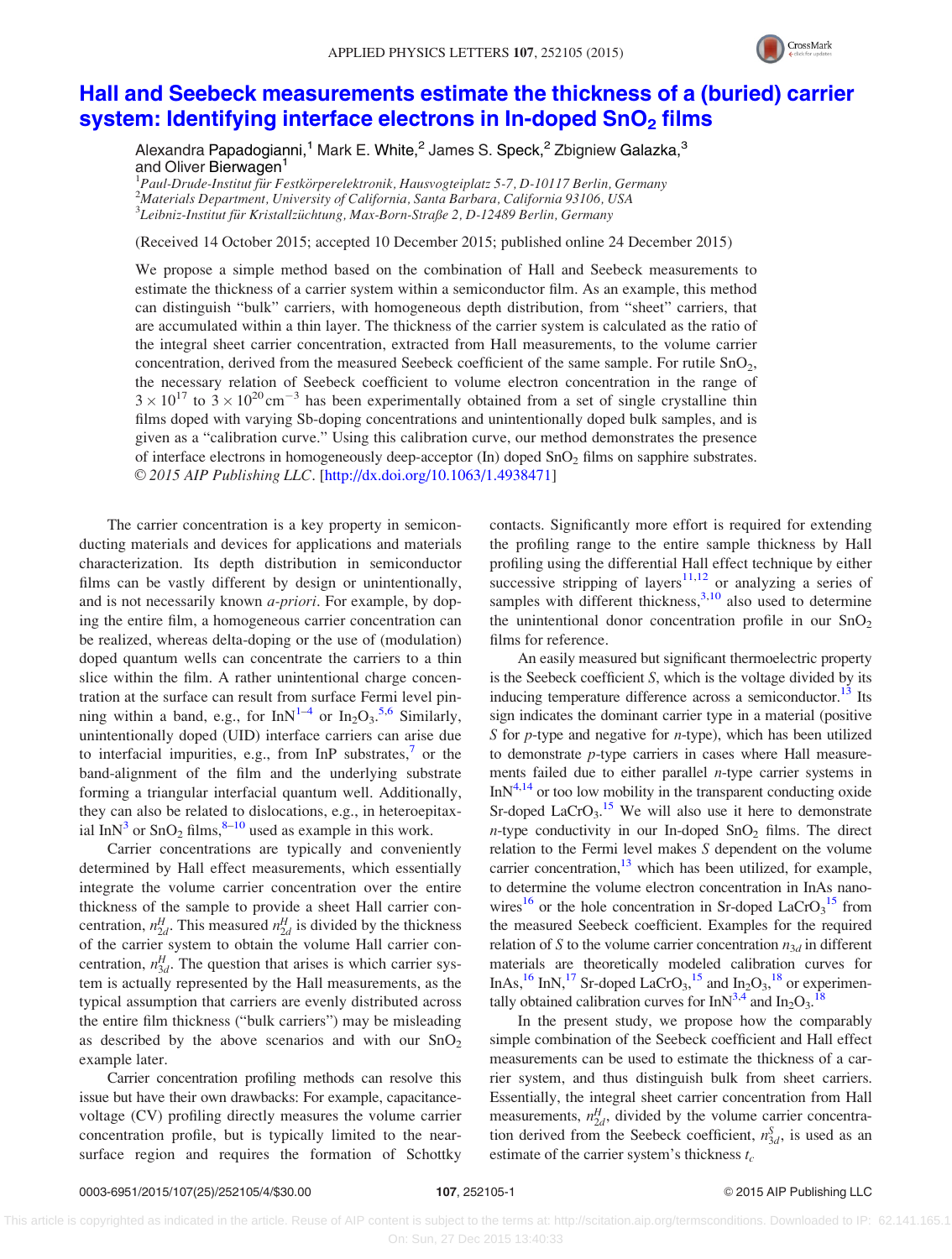$$
t_c = n_{2d}^H / n_{3d}^S \,. \tag{1}
$$

<span id="page-2-0"></span>After experimentally determining the calibration curve,  $S(n_{3d})$ , for SnO<sub>2</sub> over an electron-concentration range of  $3 \times 10^{17}$  to  $3 \times 10^{20}$  cm<sup>-3</sup>, we demonstrate how our method can identify a thin interface carrier system in  $SnO<sub>2</sub>$  films homogeneously doped with the deep acceptor indium. This carrier system is shown to arise from a large unintentional donor concentration at the film–substrate interface, which could not be completely compensated by the deep acceptors.

Fig. 1 schematically shows the samples used for this study. For the measurement of  $S(n_{3d})$ , high-quality single crystalline rutile epitaxial Sb-doped  $SnO<sub>2</sub>$  thin films were grown by plasma-assisted molecular beam epitaxy (PA-MBE)<sup>8,19</sup> on  $r$ -plane Al<sub>2</sub>O<sub>3</sub> substrates with electron concentrations in the range of  $7 \times 10^{17}$  to  $3 \times 10^{20}$  cm<sup>-3</sup>. In our SnO<sub>2</sub> thin film samples, a high UID electron concentration has been identified at the interface to the  $Al_2O_3$  substrate,<sup>8–10</sup> also shown later. To decouple the Sb-doping from this interface region, the Sbdoped thin films consist of the 545 nm-thick homogeneously Sb-doped layer on top of a 545 nm-thick UID buffer layer (Fig.  $1(a)$ ). As a reference, a 545 nm-thick UID buffer layer, fully containing the interface region, was grown without Sbdoped layer on top (Fig.  $1(b)$ ). Lower electron concentrations from  $3 \times 10^{17}$  to  $1 \times 10^{18}$  cm<sup>-3</sup> for our calibration curve were provided by approximately  $800 \mu m$ -thick UID rutile bulk  $SnO<sub>2</sub>$  samples grown by the physical vapor transport<sup>20</sup> (Fig.  $1(c)$ ). A series of rutile UID SnO<sub>2</sub> films on r-plane Al<sub>2</sub>O<sub>3</sub> substrates with varying thickness in the range of 26–1570 nm (Fig.  $1(d)$ ) was grown to study the UID concentration profile, which peaks at the substrate interface. Finally, as samples with a thin carrier system,  $\approx$ 440 and  $\approx$ 1200 nm-thick rutile  $SnO<sub>2</sub>$  films were grown by PA-MBE that are homogeneously doped with the deep acceptor indium (Fig. 1(e)).<sup>21</sup> As will be shown, the indium fully compensates the UID donors in the film except for the interface region. The Sb- and Inconcentrations in the films were measured by calibrated secondary ion mass spectrommetry[.8,21](#page-4-0)

Room temperature (RT) Hall measurements in ambient atmosphere were performed with all samples using the vander-Pauw technique on approx.  $7 \text{ mm} \times 7 \text{ mm}$  large square shaped sample pieces with small indium contacts in the corners. The RT Seebeck coefficient of all samples was measured in ambient atmosphere as described in detail in Ref. [18](#page-4-0).

Due to the dual-layer character of the Sb-doped films, the transport properties (Hall and Seebeck) of the Sb-doped layer were extracted using a dual-layer approach, by "subtracting" the transport properties of the underlying (reference) buffer



FIG. 1. Schematics of thin films (a), (b), (d), and (e) and bulk samples (c) used in this study. The dark gradient at the bottom of the thin films symbolizes the UID interface donors.

layer (Fig.  $1(b)$ ) from that of the Sb-doped films (Fig.  $1(a)$ ) as described in Ref. [3](#page-4-0). The extracted sheet electron concentration of the homogeneously Sb-doped layer was divided by its thickness to calculate its volume electron concentration, and the sheet electron concentration measured for the bulk samples was divided by their thickness. The Hall-profiling methodology described in Ref. [3](#page-4-0) was also used with the UID thickness series (Fig.  $1(d)$ ) to determine the profile of the unintentional donor concentration close to the  $SnO<sub>2</sub>-Al<sub>2</sub>O<sub>3</sub>$ interface.

The acquired Seebeck coefficient of the Sb-doped layers and the bulk samples, as well as the available literature data are compiled into Fig. 2 as a function of volume electron concentration. (Note that, due to unknown Hall scattering factor, we assume the electron concentration to be identical to the electron concentration measured by the Hall effect.) A calibration curve (red solid line) has been roughly adjusted to the obtained data and can be used to estimate  $n_{3d}$  from Seebeck coefficient S of any  $SnO<sub>2</sub>$  sample. The approximate error bar in the figure indicates that the electron concentration can be estimated within a factor of two uncertainty.

Fig. 2 further depicts a simplified analytical modeling of the Seebeck coefficient as a function of both non-degenerate and degenerate volume electron concentrations $^{13}$  $^{13}$  $^{13}$  that is detailed in Ref. [18.](#page-4-0) A density-of-states effective electron mass of  $0.275$  $0.275$  $0.275$  times the free electron mass<sup>27</sup> and Seebeck scattering parameters  $r$  for the two limiting scattering mechanisms ionized impurity scattering  $(r = 1.5)$  and the polar optical phonon  $(r = 0.5)$  were considered. The boundary between the non-degenerate and degenerate volume carrier



FIG. 2. Seebeck coefficient as a function of volume electron concentration determined by Hall effect measurements for  $SnO<sub>2</sub>$ . Data are shown for our own Sn-doped films and UID bulk samples. Published data from the literature are included: [BM<sub>1</sub>] Bagheri-Mohagheghi and Shokooh-Saremi;<sup>22</sup> [BM<sub>2</sub>] Bagheri-Mohagheghi et al.;<sup>[23](#page-4-0)</sup> [I] Islam and Hakim;<sup>24</sup> [L] Lang and Li;<sup>[25](#page-4-0)</sup> and [M] Moharrami et al.<sup>[26](#page-4-0)</sup> Broken lines represent the modeling based upon simplified analytical equations for the degenerate and non-degenerate cases and the limiting polar optical phonon (POP) and ionized impurity (IIS) scattering. The broken, vertical line denotes the calculated Mott transition from non-degenerate to degenerate behavior. The red, solid curve is an empirical fit to the data in order to approximately describe the Seebeck coefficient of  $SnO<sub>2</sub>$  as a function of volume electron concentration. The horizontal error bar represents the uncertainty of our empirical fit.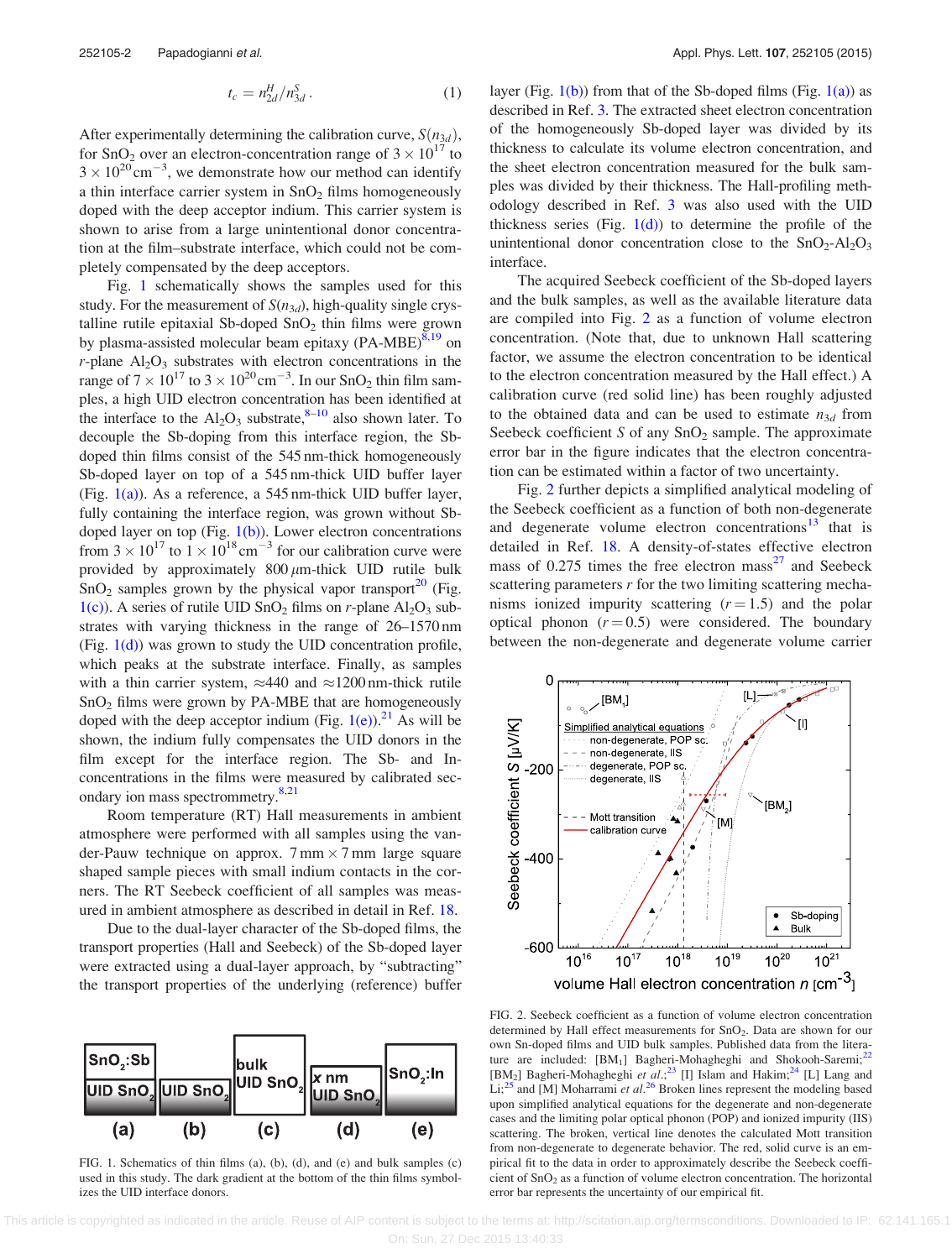TABLE I. Properties of the homogeneously In-doped SnO<sub>2</sub> samples.  $N_{In}$  is the indium concentration as measured by calibrated secondary ion mass spectrometry,  $R_S$  and  $n_{2d}^H$  the as measured sheet resistance and sheet electron concentration by the van-der-Pauw Hall method,  $n_{3d}^H = n_{2d}^H / t_f$  the corresponding calculated volume Hall electron concentration using film thickness  $t_f$  and assuming homogenous carrier distribution, S is the measured Seebeck coefficient,  $n_{3d}^S$  the volume electron concentration derived from S using our calibration curve (see Fig. 3), and  $t_c$  is the calculated thickness of the conductive layer using Eq. [\(1\)](#page-1-0). For comparison with  $t_c$ , the thickness of the region of uncompensated UID donors at the interface  $d_u$  (see Fig. [4](#page-4-0)) is given.

| Sample         | $N_{In}$<br>$\rm{cm^{-3}}$ | $R_{sheet}$<br>$(k\Omega/\Box)$ | $(\mu V/K)$ | $n_{2d}^H$<br>$\rm \, cm^{-2}$ | $n_{3d}$<br>$\rm \, (cm^{-3} )$ | $n_{3a}^3$<br>$\text{cm}^{-3}$ | (nm)     | (nm) | $d_u$<br>(nm) |
|----------------|----------------------------|---------------------------------|-------------|--------------------------------|---------------------------------|--------------------------------|----------|------|---------------|
| S <sub>1</sub> | $4.5 \times 10^{18}$       | 87                              | $-165$      | $3.1 \times 10^{13}$           | $7.2 \times 10^{17}$            | $1.5 \times 10^{19}$           | 22       | 437  | 33            |
| S <sub>2</sub> | $2.8 \times 10^{18}$       | 138                             | $-208$      | $2.2 \times 10^{13}$           | $1.9 \times 10^{17}$            | $7.4 \times 10^{18}$           | 29       | 1170 | 49            |
| S <sub>3</sub> | $2.4 \times 10^{19}$       | 910                             | $-167$      | $\cdots$                       | $\cdots$                        | $1.4 \times 10^{19}$           | $\cdots$ | 448  | $\cdots$      |

concentration region is determined by the Mott criterion,  $28$ which using a dielectric constant of 12.3 (Ref. [29\)](#page-4-0) is at  $1.32 \times 10^{18}$  cm<sup>-3</sup>.

The fact that our measured data in Fig. [2](#page-2-0) are well described within the boundaries of the simplified analytical curves for the two prominent scattering mechanisms and are qualitatively following the trend of the related semiconducting oxide  $In_2O_3$  (cf. Fig. 9 in Ref. [18](#page-4-0)) indicates that the electrons in these  $SnO<sub>2</sub>$  samples are indeed homogeneously distributed "bulk" carriers. In contrast, the strongly deviating data points "BM-1," "BM-2," and "L" in Fig. [2](#page-2-0) are an indication of inhomogeneously distributed carriers.

We now apply our method and the determined calibration curve to estimate the carrier system thickness in epitaxially well-defined  $SnO<sub>2</sub>$  samples that have undergone homogenous indium-doping (Fig. [1\(e\)](#page-2-0)). Substituting Sn with In should either produce compensating acceptors if In acts as a deep acceptor—the amount of energy  $E_a$  to ionize the acceptors is large—or holes if In acts as a shallow acceptor— $E_a$  is small. Shallow acceptors can also be compensating, though, since any acceptor firstly compensates present donors. If the acceptor concentration  $N_A$  is greater than the donor concentration  $N_D$ , the remaining acceptors would then produce holes if shallow. Table I summarizes the Hall and Seebeck data of three homogeneously In-doped SnO2 films. Both Hall and Seebeck measurements confirm that none of the In-doped samples exhibit  $p$ -type conductivity, in line with recent theoretical works that suggest polar-onic hole localization<sup>[30,31](#page-4-0)</sup> to result in effectively deep acceptors ( $E_a \simeq 580 \,\text{meV}$ ). (A too low mobility explains why Hall measurements fail for the highest In-doped sample (Table I, S3) while the sheet resistance and Seebeck measurements are still functional.) The extraction of volume electron concentration from the calibration curve is graphically represented in Fig. 3 with the example of sample S1. The discrepancy of volume electron concentration derived from Hall measurements (assuming homogeneous carrier distribution) and Seebeck measurements for samples S1 and S2 is apparent in the figure and clearly indicates a concentration of the electron in a thin layer. The thickness of this layer,  $t_c$ , given in Table I has been calculated using Eq.  $(1)$  and is significantly lower than that of the entire film  $t_f$ .

This concentration of electrons in a thin layer can be understood as the interplay between a high donor concentration localized at the film–substrate interface $8-10$  and the compensating effect of the homogeneous acceptor doping as schematically shown in Fig. [4:](#page-4-0) The high UID donor concentration at the interface between substrate and film (at  $d=0$ ) strongly

decreases with increasing distance to this interface, as determined by Hall profiling of the UID thickness series (Fig.  $1(d)$ ) and indicated by the black solid curve. Consequently, indium can fully compensate the low concentration UID donors in the bulk of the sample, but leaves a thin region of uncompensated high concentration UID donors near the interface, i.e., where  $N_D > N_A$ . The electrons from these uncompensated UID donors are the source of the electrical conductivity in our In-doped samples. (Their low mobility is related to the high dislocation density $10$  and the additional high degree of compensation.) Quantitative comparison of the homogenous acceptor concentration to the UID donor concentrations profile indicated in Fig. [4](#page-4-0) yields the thickness  $d_u$  of the interface region containing uncompensated donors for samples S1 and S2. Comparison of  $d_u$  with the carrier system thickness  $t_c$  extracted by our method shows a good agreement as seen in Table I. (While, in principle, a surface electron accumulation could contribute to the measured n-type conductivity, this possibility was ruled-out by analyzing films with higher doping in the interface region but moderate In-doping in the bulk region that turned semi insulating.<sup>9</sup>)

The above example clearly demonstrated the validity of our method in the presence of one (dominating) carrier



FIG. 3. Seebeck coefficient S and Hall volume electron concentration  $n_{3d}^H$ (assuming homogenous electron distribution) of homogenously In-doped  $SnO<sub>2</sub>$  films S1 and S2. The red solid curve represents our empirical relation of Seebeck coefficient to volume electron concentration for  $SnO<sub>2</sub>$ . With the example of S1, the broken lines visualize how the volume electron concentration  $n_{3d}^S$  is determined from S. The arrow indicates the stark contrast of  $n_{3d}^S$  and the corresponding  $n_{3d}^H$ .